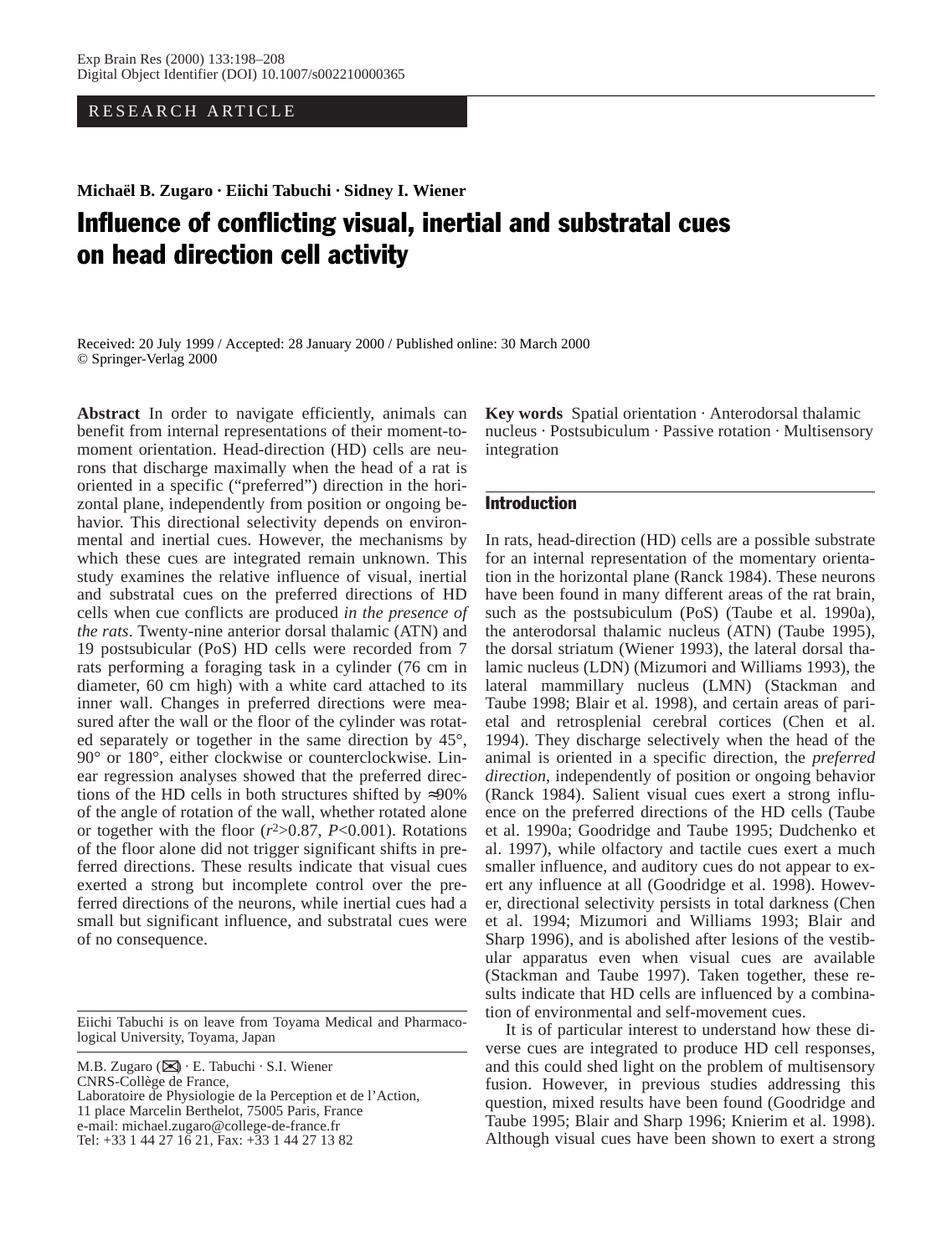influence on the preferred direction of ATN and PoS HD cells (Taube et al. 1990a; Taube 1995), this was found in conditions where the influences of inertial cues and substratal cues (such as tactile and olfactory cues on the floor) were minimized: between the control and test sessions, the rats were removed from the recording cylinder and disoriented, and paper on the floor was changed to remove potential cues. In a different study, Blair and Sharp (1996) addressed the question of the influence of inertial cues on the preferred direction of ATN HD cells directly by rotating the rats passively, but this was done in the absence of polarizing visual cues. Knierim and colleagues (1998) showed that the preferred directions of ATN HD cells follow the visual cues when the whole recording apparatus is rotated in the presence of the rat, except for fast rotations by a large angle (135° or 180°), for which the preferred directions shifted only half of the time. However, the respective influence of visual and substratal cues could not be distinguished under these conditions, because both wall and floor cues could have triggered the shifts.

Here, we examined the responses of ATN and PoS HD cells after experimental manipulations of visual, inertial and substratal cues *in the presence of the rats*. Since the animals remained in the cylinder and were not disoriented during cue manipulations, the influence of inertial cues could be tested directly. The experimental apparatus consisted of a black cylinder with a white card attached to its inner wall. The wall and floor of this cylinder could each be rotated independently (Blair and Sharp 1996). By rotating the wall or the floor separately, or both the wall and floor together in the same direction while the rat remained in the cylinder, we induced several types of conflicts between visual, inertial and substratal cues. By comparing the effects of these three types of manipulations, we were able to estimate the relative influence of the cues upon the preferred directions of the HD cells. Some of this work has been presented previously in abstract form (Zugaro et al. 1999).

## Materials and methods

#### Experimental subjects

The subjects were seven male Long-Evans rats, weighing 200–250 g upon arrival (CERJ, Le Genest-St-Isle). They were housed in pairs until the time of surgery, and then kept in separate cages. After recovery they were placed on a food restriction diet keeping them at approximately 85% of their normal weight. Water was freely available. The animals were maintained on a 12 h light/12 h dark cycle. All animal care and experimental protocols were in accord with institutional and international standards and legal regulations ("Principles of laboratory animal care", NIH publication No. 86–23, revised 1985, as well as specific national laws where applicable).

### Electrode implantation

Three rats were implanted with tetrodes – groups of four twisted nichrome wires (Recce and O'Keefe 1989), diameter 13 µm or 25 µm. Four rats were implanted with bundle electrodes. All elec-



**Fig. 1** The experimental apparatus. The cylinder wall and floor could be rotated independently

trodes had gold-plated tips (impedance 200–700 kΩ). Four rats were implanted both in ATN and PoS, and three rats received bilateral ATN implantation. Before surgery, the electrodes were inserted in 30-gauge stainless steel cannulas. Cannulas were mounted on two connectors that could be advanced independently via screws attached to a common base (Wiener 1993). For surgery, the animals were tranquillized with xylazine, then deeply anesthetized with pentobarbital (40 mg/kg). The tetrodes were implanted above the PoS (AP –6.5 mm to –7.3 mm, ML  $\pm 2.8$  mm to  $\pm 3.5$  mm relative to bregma) and above the ATN  $(AP -1.4 \text{ mm to } -1.8 \text{ mm}, ML$  $\pm 1.2$  mm to  $\pm 1.5$  mm relative to bregma) using conventional surgical techniques. The headstage was permanently fixed to the skull with dental acrylic and seven tiny screws.

Behavioral apparatus

The square recording room was enclosed by black curtains suspended from the ceiling along four walls. Illumination was provided by a 40-W overhead lamp which diffused light evenly within the cylinder. The brightness of the lamp masked possible cues outside the cylinder. The experimental apparatus (Fig. 1) consisted of a black cylinder (60 cm high, 76 cm in diameter). A white card (50 cm wide, covering 75°) attached on the inner wall served as a salient visual landmark, referred to as the "cue card." The wall and the floor of the cylinder could be rotated independently (Blair and Sharp 1996). In order to ensure precise rotation angles, the floor was rotated manually with a pulley system calibrated for 45° steps. The wall had an angular graduation drawn on its outer side for calibration. All electronic instruments and computers were situated outside the curtains, and the entire experimental room was phonically isolated from the rest of the building.

#### Behavioral task

Before each recording session, the wall and floor were first rotated to a reference position, with the cue card center at  $0^\circ$ . The animals had been trained to retrieve small food pellets (5 mg chocolate sprinkles) thrown manually into the cylinder at pseudorandom locations (Muller et al. 1987). This kept the rats moving throughout the session, and resulted in visits to most of the floor surface and a fairly uniform distribution of head orientations over time. Each session lasted 20–25 min, and included three or four environmental manipulations (rotation of the wall, rotation of the floor, and rotation of both at  $\sim 10^{\circ}/s$ ) in the presence of the rat. These manipulations were made in a pseudorandom sequence. Wall and floor rotation angles included  $-180^\circ$ ,  $-90^\circ$ ,  $-45^\circ$ ,  $+45^\circ$ ,  $+90^\circ$  and  $+180^\circ$ .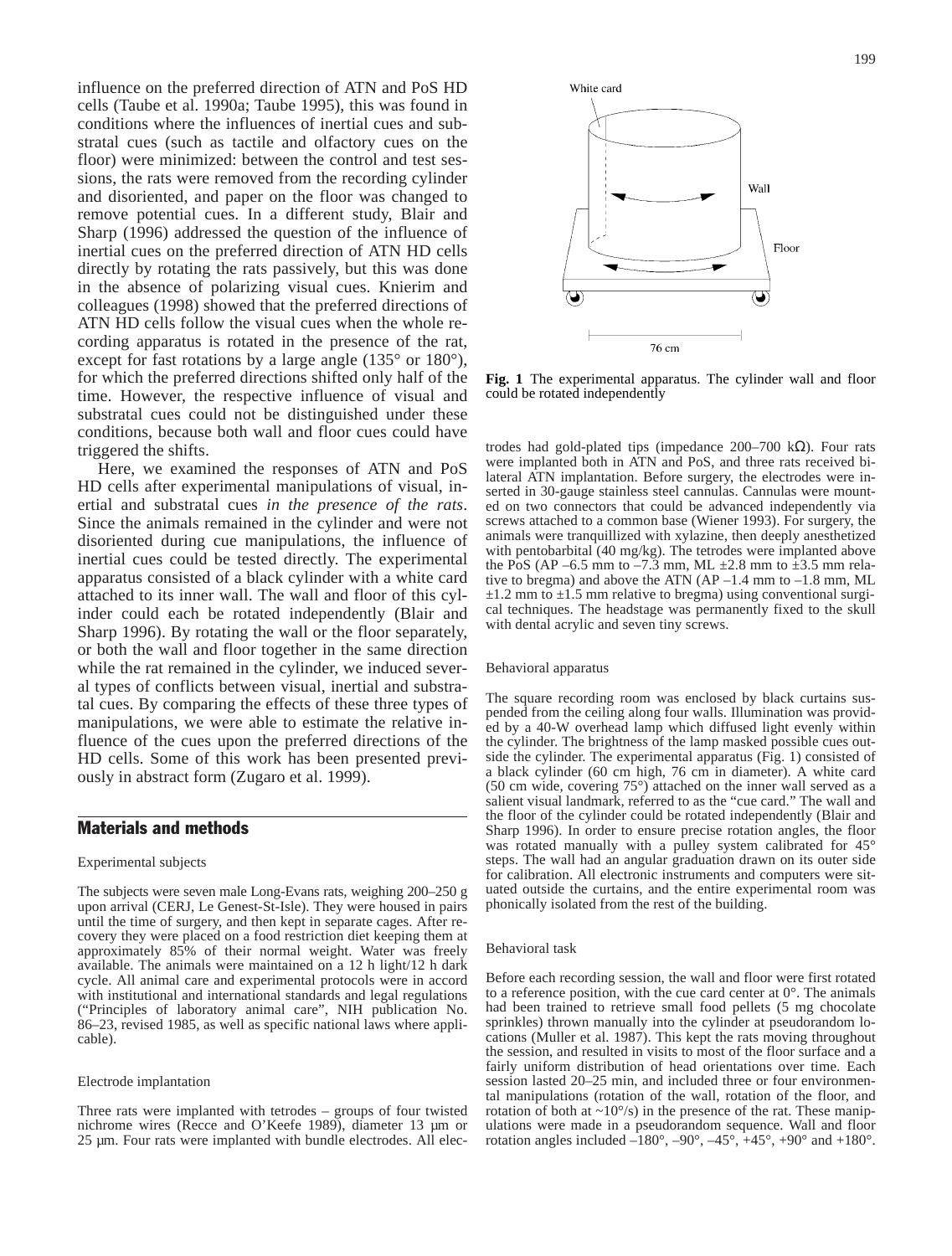The final configuration of the experimental apparatus was identical to the initial one. The following data compare preferred directions in recordings immediately prior to and after such manipulations.

### Unit isolation and data collection

Animals were brought into the recording room in a transparent plastic cage; then the recording cable was attached to the electrode assembly, and the rat was placed in the cylinder without any attempt to disorient it. The electrode channels were screened while the rat performed the foraging task in the cylinder. If no suprathreshold HD cell activity was present, the electrodes were slightly advanced (50 µm, each pair of tetrodes being independently driveable), and the animal was checked again 4–96 h later. If cells were present, the floor was cleaned again (if necessary) and the curtains were closed before the recording session began. Note that since screening was conducted every working day, the rats were rather familiar with the environment.

During the recording sessions, electrode signals passed through FETs and were differentially amplified  $(\times 10,000)$  and filtered (300 Hz to 5 kHz, notch at 50 Hz). The signal was then passed to a computer for automatic data collection. The acquisition software (DataWave Discovery) digitized and collected 32 data points (at 20 kHz) for each signal that crossed a user-set threshold. In most cases, activity of individual neurons appeared on only one of the four twisted wires. Single unit activity was discriminated post hoc using "cluster cutting" techniques based on a maximum of eight different waveform parameters.

Prior to recordings, a support with two small lamps (10 cm separation) was mounted above the headstage. Reflectors were attached to the lamp in the rostral position to make it appear larger than the caudal lamp. The positions of the two lamps were detected by a video camera mounted above the platform (using the Data-Wave video tracking system) and sampled at a rate of 60 Hz. The heading direction of the animal was later computed using the positions of the two lamps. Inversions of the lamps due to tracking errors were corrected with our own interactive software. Counterclockwise rotations are considered positive here.

In order to build tuning curves for the HD cells, our software counted the number of spikes for each position sampling interval (16.6 ms), and associated the resulting frequency with the corresponding head angle. This was used to compute a histogram, for which each bin height was the average of all the frequencies associated with head angles within the range of the bin. Analyses were carried out on sessions where the rat spent a minimum of 2 s per 6° bin. Note that our software corrects for the delay between video and cell signal processing times.

To calculate HD cell parameters (preferred direction, peak firing rate, firing range, baseline firing rate), we used a discrete adaptation of the Gaussian-like fit employed by Zhang (1996):

# $f(\theta) = A + B \cdot e^{K \cdot \cos(\theta - \theta_0)}$

where  $f(\theta)$  is the firing rate,  $\theta_0$  the preferred direction, *B.eK* the peak firing rate,  $230^{\circ}/\sqrt{K}$  the firing range (width of the curve at the baseline level, computed using the two tangent lines at the inflexion points of the Gaussian curve), and *A* the baseline firing rate. A best-fit approximation to this curve was obtained via Matlab (The MathWorks, Natick, MA) software (least squares distance obtained with a Nelder-Mead type simplex search method).

Shifts in preferred directions were computed for the two successive preferred directions measured before and after each environmental manipulation. Statistics were performed using Statistica (StatSoft Inc., Tulsa, OK) software.

#### Histology

At the end of the experiments, a small electrolytic lesion was made by passing a small cathodal DC current (20  $\mu$ A, 10 s) through one of the recording electrodes to mark the location of its tip. The rats were then deeply anesthetized with pentobarbital. Intracardial perfusion with saline was followed by 10% formalinsaline. Histological sections were stained with cresyl violet. Recording sites were reconstructed by detecting the small lesion and the track of the 30-gauge cannula, taking into account the distance that the microelectrode driver had been advanced from the point of stereotaxic placement of the electrodes. The recording sites were calculated by interpolation along the electrode track between the lesion site and the implantation site.

### Experiment 1: rotation of the wall only

### Manipulation

In this experiment, we recorded the HD cells for 5 min, rotated only the wall of the cylinder, and recorded for 5 more min (angles of rotation included –180°, –90°, –45°,  $+45^{\circ}$ ,  $+90^{\circ}$ , and  $+180^{\circ}$ ).

### Results

For this experiment, 29 ATN and 18 PoS HD cells were recorded in the 7 rats (in a total of 21 and 17 recording sessions respectively). The main characteristics of the directional tuning curves of these cells are displayed in the first two rows of Table 1.

The effect of rotating the wall of the cylinder upon the preferred directions of two HD cells is displayed in Fig. 2. The preferred directions of these HD cells shifted after the cylinder wall was rotated: they followed the wall cues, but shifted by a smaller angle. This will be referred to here as an "underrotation."

In order to examine the effect of wall rotations on the preferred directions, shifts in preferred directions were plotted against angles of rotation of the wall. This showed a linear relation (Fig. 3), except for two sessions (ATN cells recorded from the same animal, rotations of the wall

**Table 1** HD cell firing properties for the three experiments. The same cells were often recorded in more than one experiment. These values are similar to those reported in previous studies (values are means ± standard errors of the mean)

| Rotation                 | Structure  | Peak firing rate<br>(spikes/s) | Firing range<br>$(^\circ)$ | Baseline firing rate<br>(spikes/s) |
|--------------------------|------------|--------------------------------|----------------------------|------------------------------------|
| Wall rotations           | <b>ATN</b> | $32.2 + 3.5$                   | $100.9 \pm 5.2$            | $0.6 \pm 0.3$                      |
|                          | PoS        | $20.7 \pm 3.1$                 | $105.3 \pm 11.0$           | $5.5 \pm 1.6$                      |
| Wall and floor rotations | <b>ATN</b> | $31.1 \pm 3.4$                 | $98.1 + 5.0$               | $0.8 \pm 0.3$                      |
|                          | PoS        | $17.0 \pm 3.3$                 | $91.0 \pm 8.8$             | $3.4 \pm 1.6$                      |
| Floor rotations          | ATN        | $32.9 \pm 3.4$                 | $94.1 \pm 4.0$             | $0.5 \pm 0.3$                      |
|                          | PoS        | $18.0 \pm 2.4$                 | $95.8 \pm 13.6$            | $3.6 \pm 2.0$                      |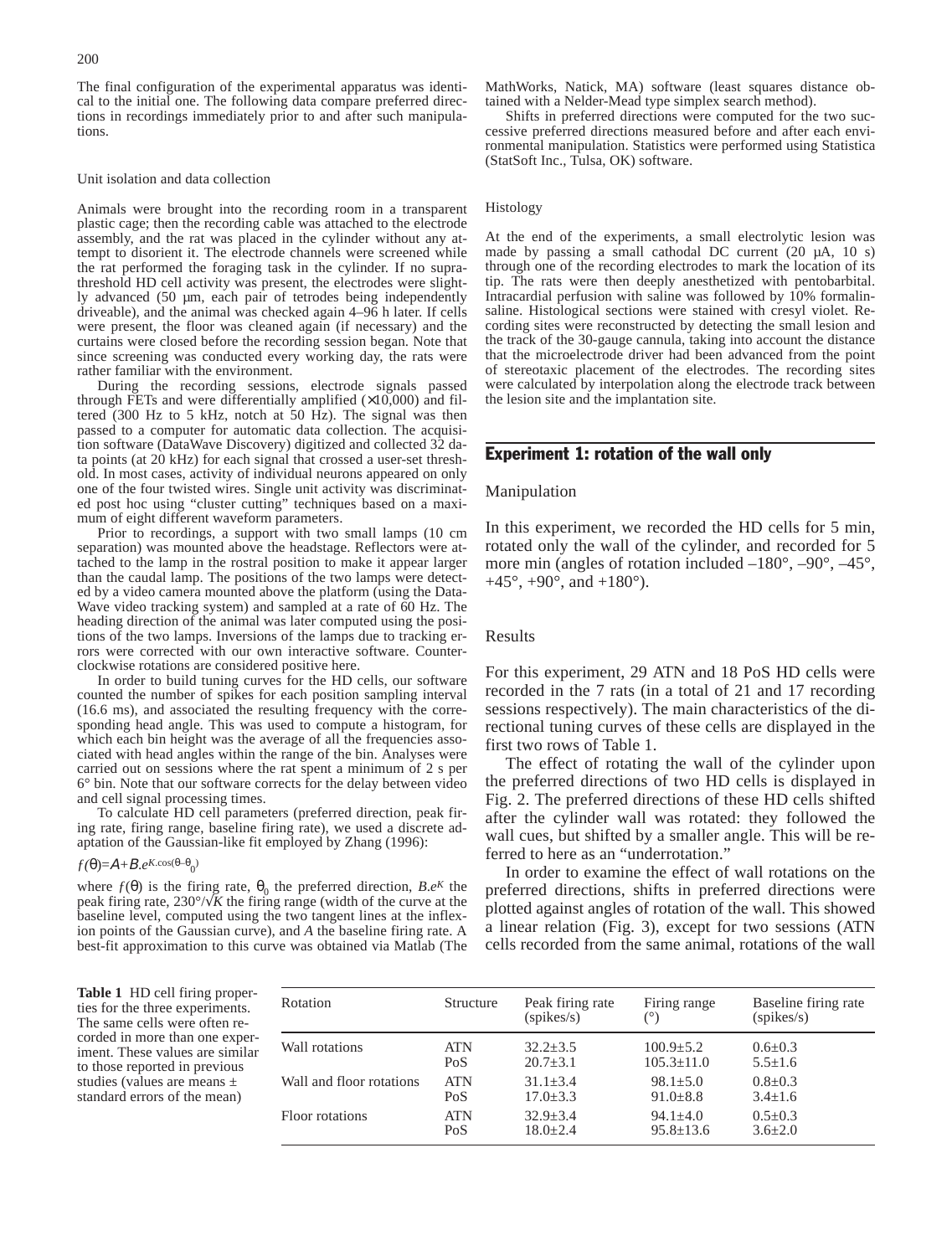

**Fig. 2A,B** Examples of underrotation of the preferred direction of two ATN HD cells after rotation of the cylinder wall only. The firing rate is plotted as a function of the head direction in polar coordinates (bin size:  $6^{\circ}$ ). A While the cue card was centered at  $0^{\circ}$ (starting position, continuous arc), the preferred direction of this HD cell was 68° (*thick continuous line*; the pseudo-Gaussian approximation of this tuning curve is shown by *the thin continuous*

*line*). After the cue card was rotated by 90° (*dotted arc*), the preferred direction rotated by only 79° (*thick dotted line*; the pseudo-Gaussian approximation of this tuning curve is shown by *the thin dotted line*). This is an underrotation of 12% (11°/90°). **B** After the cue card was rotated by 45°, the preferred direction of this cell rotated by only 40° (same conventions as in **A**). This is an underrotation of  $11\%$  (5 $\degree$ /45 $\degree$ )





by  $-180^\circ$ ) where the preferred directions shifted by a small angle. For these two sessions, however, the absence of preferred direction shift was obtained only after the rat had been trained in a different experiment conducted in the dark with asymmetrically distributed olfactory cues.

To quantify this linear relation, data for 180° rotations were excluded because it was not possible to determine whether the corresponding shifts in preferred direction were smaller or greater than wall rotations (for instance, a CW rotation of 170° is equivalent to a CCW rotation of 190°).

Linear regression analyses on the shifts in preferred directions  $(\Delta \theta)$  against the angles of rotation of the wall (∆α*wall*) yielded: ∆θ=0.91∆α*wall*+2.51° (*r2*=0.97) for ATN cells, and  $\Delta\theta$ =0.85 $\Delta\alpha_{wall}$ +2.56° ( $r^2$ =0.97) for PoS cells. In both cases, the regression slope was highly significant  $(P<0.001)$ , but the intercept value was not significantly different from zero (*P*>0.1).

From one to three neurons were recorded simultaneously in the sessions. Since the simultaneously recorded cells responded similarly to wall rotations, this could lead to overemphasis of the importance of such sessions, and bias the linear regression analysis (Goodridge et al. 1998). Therefore, in each recording where multiple HD cells were recorded simultaneously, the individual shifts in preferred directions were replaced by their mean. A second set of linear regression analyses confirmed the previous results (Fig. 4).

Blair et al. (1998) found differences in the responses of LMN HD cells during head turns depending on the hemisphere the cells were recorded from. To investigate possible differences between responses of neurons recorded in the left and right hemispheres to CW or CCW wall rotations, in Fig. 4 the data points are shown with different symbols. No obvious relation appears between lateralization and response properties.

In order to test for differences between responses to wall rotations in ATN and PoS recordings, we first conducted a linear regression analysis on the pooled data.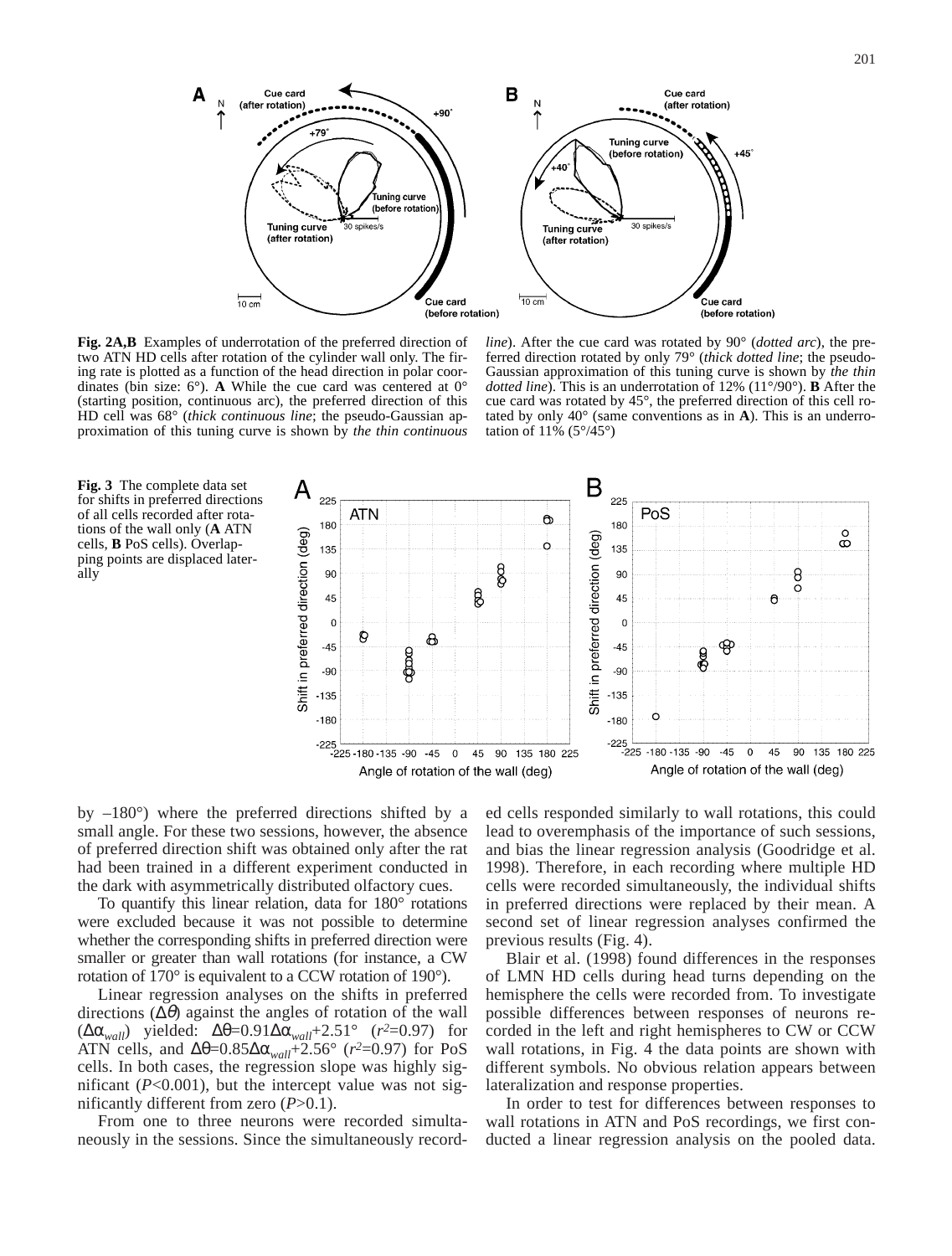**Fig. 4** Linear regression analysis of the effects of rotating only the wall of the cylinder upon the preferred directions of the HD cells (**A** ATN, **B** PoS). Each point is the average shift in the preferred direction of all cells recorded simultaneously in a given session. The data points are plotted along with the regression line (*continuous line; the dashed line* shows where the points would appear if the wall exerted complete control upon the preferred directions). The equations of the regression lines are indicated above. *Symbols* indicate the hemisphere from which the cells were recorded (*circles, left; squares, right*)







Time interval relative to end of rotations (s)

Then, residuals were computed for all the data points, and were separated into two groups corresponding to the respective structures. A *t*-test showed no significant difference between the two groups (*P*>0.5). This provides evidence that there was no significant difference between the results from ATN and PoS recordings in this experiment.

In summary, the preferred directions of the HD cells in both structures shifted in register with wall rotations, but by angles about 10% smaller. To test whether shifts in preferred directions were significantly smaller than wall rotation angles, the difference between complete (100%) and observed shifts in preferred directions was examined as a function of wall rotation angles. Linear regression analyses showed that the shifts in preferred directions are significantly different from wall rotation angles (ATN:  $r^2=0.32$ ,  $P<0.05$  for slope,  $P>0.1$  for intercept offset; PoS: *r*2=0.56, *P*<0.01 for slope, *P*>0.1 for intercept offset).

To investigate the time course of the shifts in preferred directions after wall rotations, tuning curves were made for six 15-s periods after the rotation ended. Since this reduced the data samples for each interval, recordings where the rat oriented its head a minimum of 100 ms in each 6° bin were selected (Fig. 5). Each tuning curve was treated as a histogram, and the preferred direction during each interval was computed as the mean of the histogram. Figure 5 shows that the preferred directions of the HD cells shifted to their new orientation as rapidly as 15–30 s after wall rotation and showed no apparent tendency for drift afterward.

In order to determine whether the degree of familiarity of the animals with the experiment affected the influence of the wall cues, the normalized shift in preferred directions (shift divided by wall rotation angle) was plotted against session number (Fig. 6). The absence of an obvious trend indicates that the control exerted by the wall cues did not depend on the previous experience of the rats with the wall rotations.

### Discussion

The cues on the wall (the most salient of which was the cue card) exert a strong influence on the preferred directions of the HD cells in both structures. Furthermore,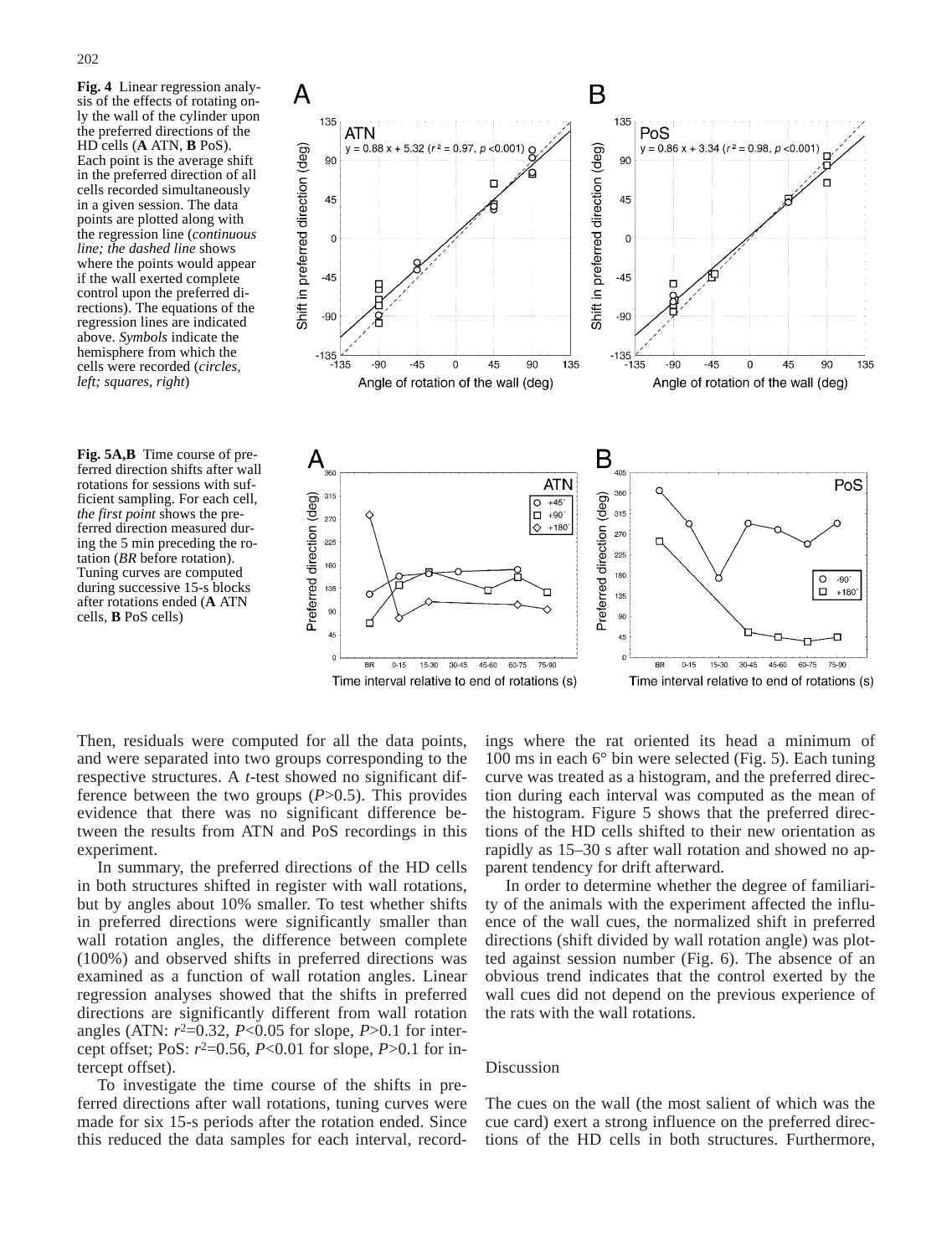**Fig. 6A,B** Averaged preferred direction shifts after wall rotations in measurements from successive recording sessions. For each rat, normalized shifts in preferred directions (shifts divided by wall rotation angles) are plotted against session number. Sessions where no cells were isolated are counted. Data have been excluded for rats having only one recording session for a given structure (**A** ATN cells, **B** PoS cells)

**Fig. 7** The complete data set for shifts in preferred directions of all cells recorded after rotations of the wall and floor (**A** ATN cells, **B** PoS cells)



since the preferred directions tend to follow the cue card despite the lack of coherent inertial cues (under normal circumstances when the rat moves about, rotations of the visual cues are produced by self-rotations in the opposite direction), the results show that the visual cues dominate over the inertial cues under these conditions – our pilot experiments indicate that the olfactory cues on the wall exert no reliable effect on the preferred directions (Zugaro, Fouquier, Tabuchi, unpublished observations). However, the preferred directions rotate significantly less than the cue card: this trend to underrotation indicates that the cue card does not exert complete control upon the HD system.

# Experiment 2: rotation of the wall and floor

# Manipulation

In this experiment, we recorded the HD cells for 5 min, then rotated the wall and floor of the cylinder together, and recorded for 5 more min (angles of rotation included  $-180^\circ$ ,  $-90^\circ$ ,  $-45^\circ$ ,  $+45^\circ$ ,  $+90^\circ$  and  $+180^\circ$ ).

# Results

For this experiment, 28 ATN and 13 PoS HD cells were recorded in the 7 rats (in a total of 18 and 8 recording sessions, respectively). The main characteristics of the tuning curves of these cells are displayed in the middle two rows of Table 1.

The shifts in preferred directions (∆θ) were plotted against the angles of rotation of the wall and floor  $(\Delta \alpha_{\text{both}})$ (Fig. 7). All angles were measured relative to the fixed reference frame of the experimental room. Similar to experiment 1, there was a linear relation between shifts in preferred directions and angles of rotation of the wall and floor.

Linear regression analyses yielded:  $\Delta\theta$ =0.95 $\Delta\alpha_{\text{both}}$ +2.47° ( $r^2$ =0.99) for ATN cells, and  $\Delta\theta$ =0.91 $\Delta\alpha_{\text{both}}$  $+1.85^{\circ}$  ( $r^2$ =0.99) for PoS cells. In both cases, the regression slope was highly significant (*P*<0.001), while the intercept value was not  $(P>0.1)$ . When replacing data obtained for simultaneously recorded cells by their mean, linear regression analyses were similar (Fig. 8).

Data points in Fig. 8 were represented differently depending on the hemisphere the cells were recorded from. This showed no obvious combined effect of sense of rotation and lateralization.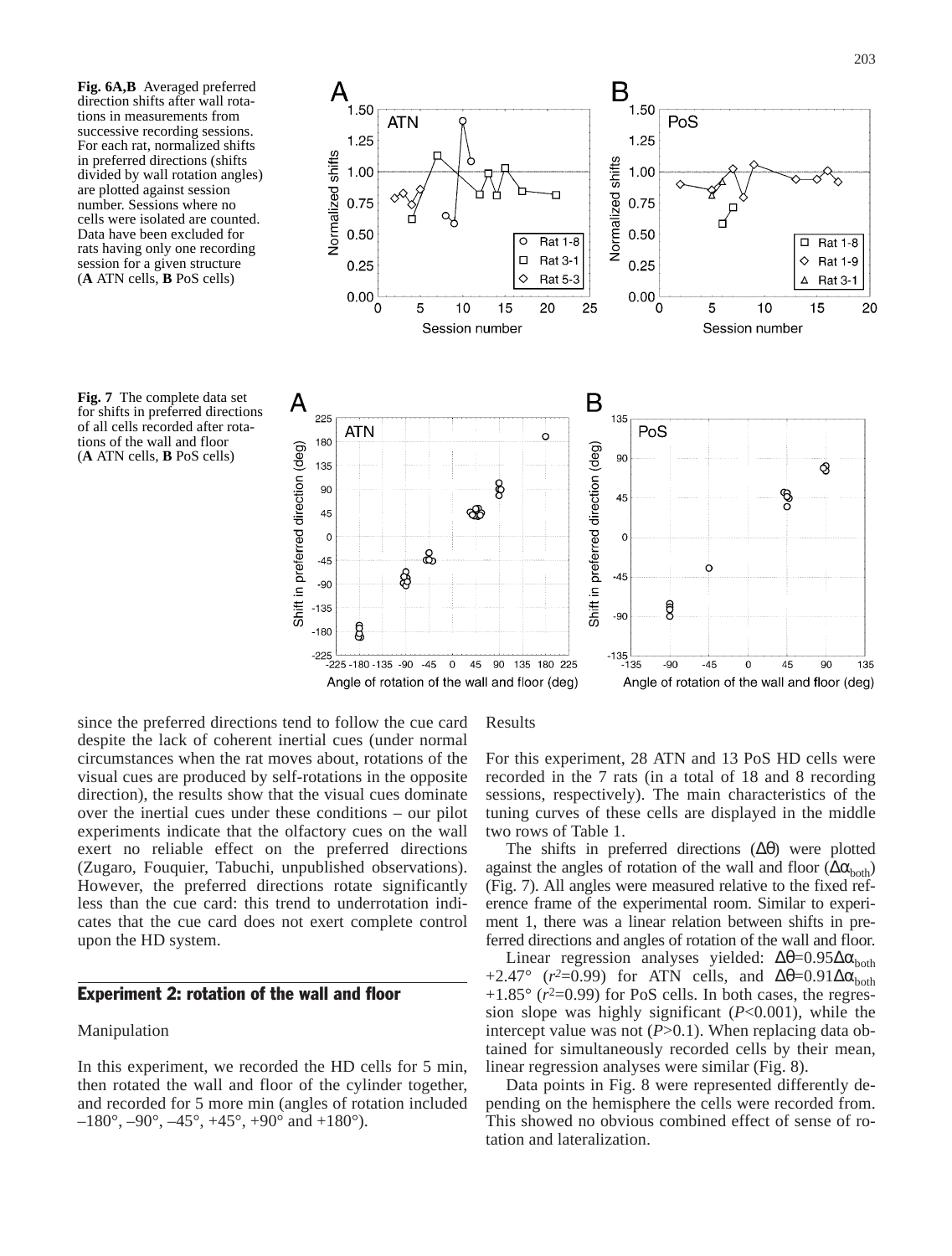**Fig. 8** Linear regression analysis of the effects of rotating the wall and floor of the cylinder upon the preferred directions of the HD cells (**A** ATN, **B** PoS). Each point is the average shift in the preferred directions of all cells recorded simultaneously in a given session. The data points are plotted along with the regression line (*continuous line; the dashed line* shows where the points would appear if the wall and floor exerted complete control upon the preferred directions). The equations of the regression lines are indicated above. *Symbols* indicate the hemisphere from which the cells were recorded (*circles, left; squares, right*)

**Fig. 9A,B** Time course of preferred direction shifts after rotations of both wall and floor. Tuning curves are computed during successive 15-s blocks after rotations ended (**A** ATN cells, **B** PoS cells)

**Fig. 10A,B** Averaged preferred direction shifts after wall and floor rotations in successive recording sessions. For each rat, normalized shifts in preferred directions (shifts divided by wall rotation angles) are plotted against session number. Sessions where no cells were isolated are counted. Data have been excluded for rats having only one recording session for a given structure (**A** ATN cells, **B** PoS cells)



As in experiment 1, to test for differences between responses to wall and floor rotations in ATN and PoS recordings, linear regression analysis was conducted on the pooled data. A *t*-test on the two groups of residuals showed no significant difference between the two groups  $(P>0.1)$ . This provides evidence that there was no significant difference between the results from ATN and PoS recordings in this experiment.

To test whether the preferred directions shifted significantly less than the wall and floor, the difference between complete (100%) and observed shifts in preferred directions was examined as a function of wall rotation angles. Linear regression analyses showed that the shifts in preferred directions are significantly different from rotation angles of the wall and floor (ATN:  $r^2=0.28$ ,  $P<0.05$  for slope,  $P>0.1$  for intercept offset;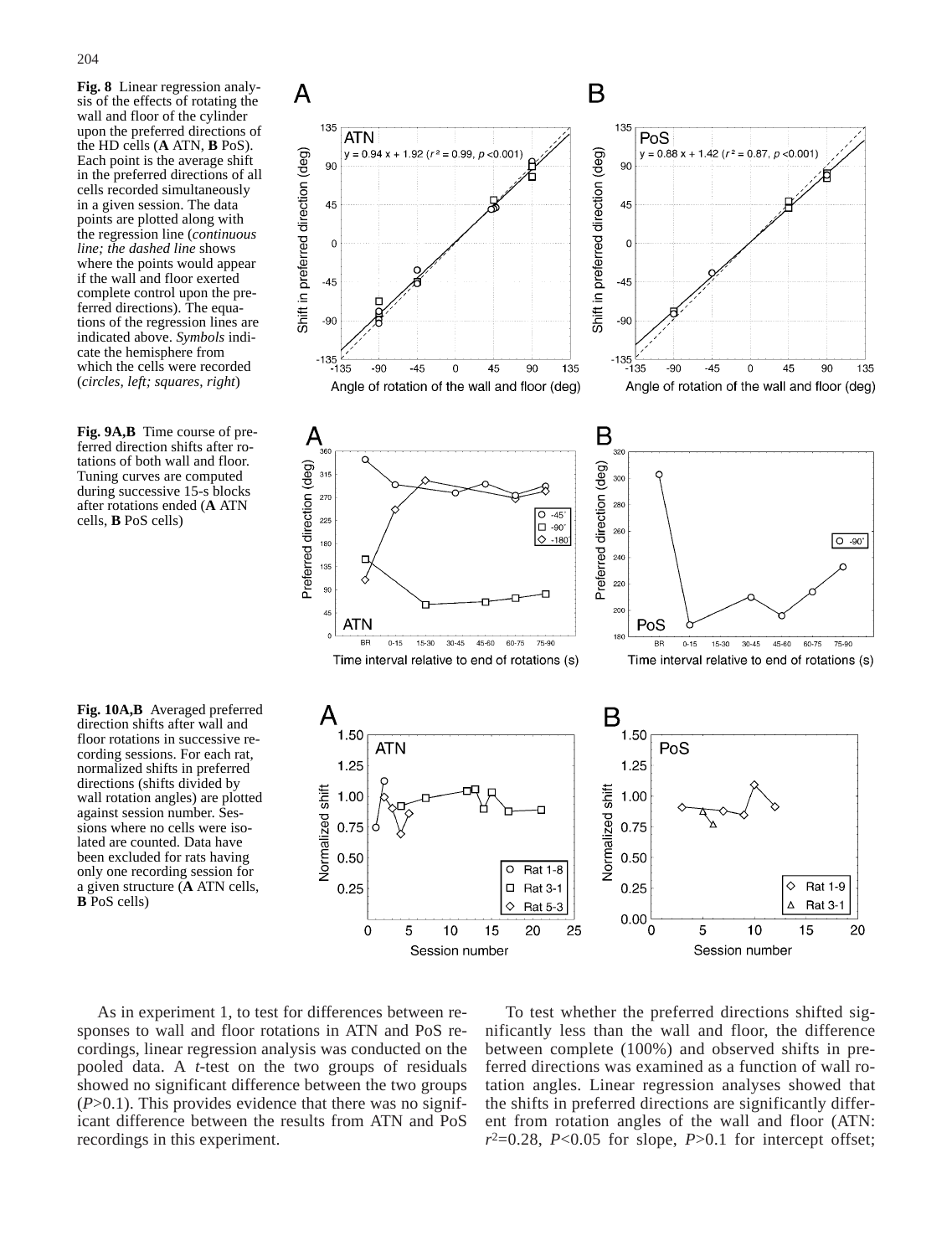PoS: *r*2=0.83, *P*<0.01 for slope, *P*>0.1 for intercept offset).

Similar to experiment 1, Fig. 9 shows that the preferred directions of the HD cells shifted to their new orientation within 15 s after wall and floor rotation and showed no apparent tendency for drift afterward. Similar to experiment 1, the control exerted by the wall and floor cues did not depend on the experience of the rats (Fig. 10).

In order to determine whether the effect of rotating both the wall and floor together was different from the effect of rotating the wall alone, we conducted a *t*-test on the residuals of a pooled regression (using the same methods as described above). This showed no significant difference between the two conditions (*P*>0.1 for ATN recordings, and *P*>0.1 for PoS recordings).

### Discussion

The results indicate that the ensemble of cues within the cylinder exert a strong but incomplete influence on the preferred directions of both populations of HD cells. However, the shifts in preferred directions are not significantly different from those observed in the previous experiment. This suggests that the influences of wall and floor cues are not combined in a linear manner. Alternatively, floor cues may not exert any influence at all on the preferred directions of the HD cells under these experimental conditions.

## Experiment 3: rotation of the floor only

### Manipulation

In this experiment, we recorded the HD cells for 5 min, rotated the floor of the cylinder, and recorded for 5 more min (angles of rotation included  $-180^\circ$ ,  $-90^\circ$ ,  $-45^\circ$ ,  $+45^{\circ}$ ,  $+90^{\circ}$  and  $+180^{\circ}$ ).

**Fig. 11** Absence of effect of rotating only the floor of the cylinder upon the preferred directions of the HD cells (**A** ATN, **B** PoS). Each point is the average shift in the preferred direction of all cells recorded simultaneously in a given session. The data points are plotted along with the regression line (*continuous line*). The equations of the regression lines are indicated *above*

#### Results

A total of 28 ATN and 14 PoS HD cells were recorded in the 7 rats (in a total of 18 and 7 recording sessions, respectively). The main characteristics of the tuning curves of these cells are displayed in the last two rows of Table 1.

The shifts in the preferred directions  $(\Delta\theta)$  were plotted against the angles of rotation of the floor ( $\Delta \alpha_{\text{floor}}$ ). All angles were measured in the fixed reference frame of the experimental room. Similar to previous experiments, there was a linear relation between shifts in preferred directions and floor rotation angles. Linear regression analyses yielded Δθ=0.04Δα<sub>floor</sub>–0.02° (*r*<sup>2</sup>=0.16) for ATN cells, and  $\Delta\theta$ =–0.001 $\Delta\alpha$ <sub>floor</sub>+1.94° ( $r^2$ =0.002) for PoS cells. The regression slopes were not significant (*P*>0.05 for ATN and *P*>0.5 for PoS), and neither were the intercept values (*P*>0.1 in both cases).

The linear regression analyses for values averaged for each recording were similar (Fig. 11).

Similar to previous experiments, there was no significant difference between the results from ATN and PoS recordings (*t*-test on the two groups of residuals obtained from a linear regression analysis on the pooled data, *P*>0.5).

### Discussion

The results indicate that substratal cues (such as odors or tactile cues on the floor) alone do not exert any significant influence on the preferred direction of the HD cells under these experimental conditions.

# General discussion

In this study, we examined the influence of visual, inertial and substratal cues upon the HD cell system. The results show that, in this paradigm, visual cues have a

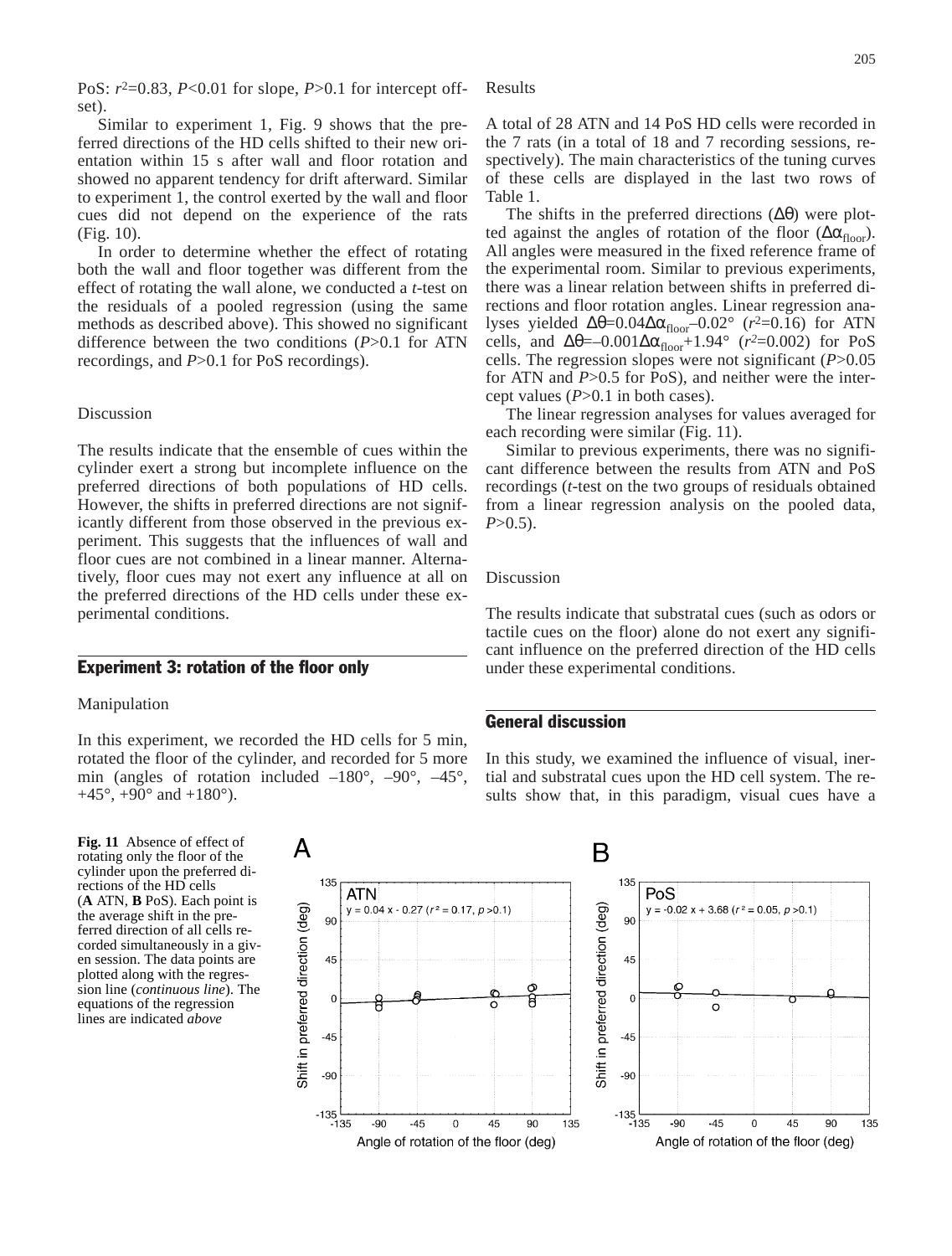| <b>Table 2</b> Influences of the diverse cues on the preferred directions |
|---------------------------------------------------------------------------|
| of the HD cells (measured relative to the experimental room) for          |
| the three experiments. As a reminder, the experimental (normal-           |

ized) shift in preferred directions observed during the recordings is given in the last column. This indicates the relative influence of the cues

| Type of<br>Question 1<br>rotation<br>Does the HD<br>change relative<br>to the room? | Question 2       |                                                                                                                                                                             |                                                   | Observed shift                              |                                                   |
|-------------------------------------------------------------------------------------|------------------|-----------------------------------------------------------------------------------------------------------------------------------------------------------------------------|---------------------------------------------------|---------------------------------------------|---------------------------------------------------|
|                                                                                     |                  | Does this type of cue indicate that the HD has changed?<br>A conflict with answer to question 1 would provoke<br>a shift in preferred directions (indicated in parentheses) |                                                   |                                             | in preferred directions<br>in ATN and PoS cells   |
|                                                                                     |                  | Visual cues                                                                                                                                                                 | Inertial cues                                     | Substratal cues                             |                                                   |
| Wall<br>Both<br>Floor                                                               | No<br>Yes<br>Yes | Yes (shift)<br>$No$ (shift)<br>Yes (no shift)                                                                                                                               | No (no shift)<br>Yes (no shift)<br>Yes (no shift) | No (no shift)<br>No (shift)<br>$No$ (shift) | $\approx 90\%$<br>$\approx 90\%$<br>$\approx 0\%$ |

strong but incomplete influence upon the updating of the preferred directions of the HD cells. In particular, although the preferred directions tend to recalibrate relative to the cue card when it is rotated, the angle of rotation is smaller than that of the cue card. In the following, we suggest that underrotation is due to the influence of inertial cues. Throughout this discussion, the preferred directions are measured in the fixed reference frame of the experimental room.

## Resolving multisensory conflicts

In order to determine the respective influences of the diverse cues in our experiments, it will be helpful to answer the following two questions in each experiment for each type of cue: (1) after the cue rotation is performed, is the head of the rat oriented in a different direction *relative to the experimental room*? (2) does this cue indicate to the rat that its head has rotated *relative to its previous orientation*? If the answers to these two questions are different, this conflict could trigger a shift in the preferred directions of the HD cells (measured relative to the experimental room). Since all of our environmental manipulations induced conflicts between the diverse types of cues, the magnitudes of shifts in preferred directions observed above indicate the relative influence of each type of cue.

After rotation of only the wall of the cylinder, the head of the rat does not point to a different direction (relative to the experimental room). However, the new orientation of the cue card relative to the rat indicates that the head of the animal now points in a different direction. If the preferred directions of the HD cells depended solely on visual cues, they would shift after the rotation of the wall. On the other hand, since the rotation of the wall does not provide any inertial stimuli, the inertial cues indicate that the head of the animal has not moved. Similarly, since there is no movement of the floor relative to the rat, the substratal cues also indicate that the head has not moved. Hence, inertial and substratal cues would not tend to provoke a shift in preferred directions after rotation of the wall. This is summarized in the first row of Table 2.

After rotation of both the wall and floor of the cylinder together, the head of the rat points in a different direction (relative to the experimental room). However, the orientation of the cue card relative to the rat does not change, and this visual input indicates that there was no displacement of the head of the animal. Similarly, since the floor is not rotated relative to the rat, the substratal cues also indicate that the head has not moved. If the preferred directions of the HD cells depended solely on visual or substratal cues, they would shift after the rotation of the wall and floor. On the other hand, the inertial cues provided by this passive rotation indicate that the head of the animal now points in a different direction, and would not tend to provoke any shift in preferred directions after the rotation of the wall and floor. This is summarized in the second row of Table 2.

Finally, after rotation of only the floor of the cylinder, the head of the rat points in a different direction (relative to the experimental room). The new orientation of the cue card relative to the rat indicates that the head of the animal now points in a different direction. Similarly, the inertial stimuli provided by the passive rotation also indicate that the head of the animal now points in a different direction. If the preferred directions of the HD cells depended solely on visual or inertial cues, they would not shift after the rotation of the floor. On the other hand, since the floor is not rotated relative to the rat, the substratal cues indicate that the head of the animal points in the same direction, and would tend to provoke a shift in preferred directions after the rotation of the floor. This is summarized in the final row of Table 2.

The results showed that all shifts in preferred directions occurred rapidly and were consistent across recording sessions. This indicates that under these experimental conditions where manipulations were not abrupt (cue rotations typically lasted a few seconds), the HD cell system was able to resolve cue conflicts in an efficient manner.

Note that, during environmental manipulations, the rats often continue moving about, and associated sensorimotor activity also provides orienting cues. However, since there are no conflicts, the normal mechanisms called into play during active movement should make the HD system automatically compensate for these voluntary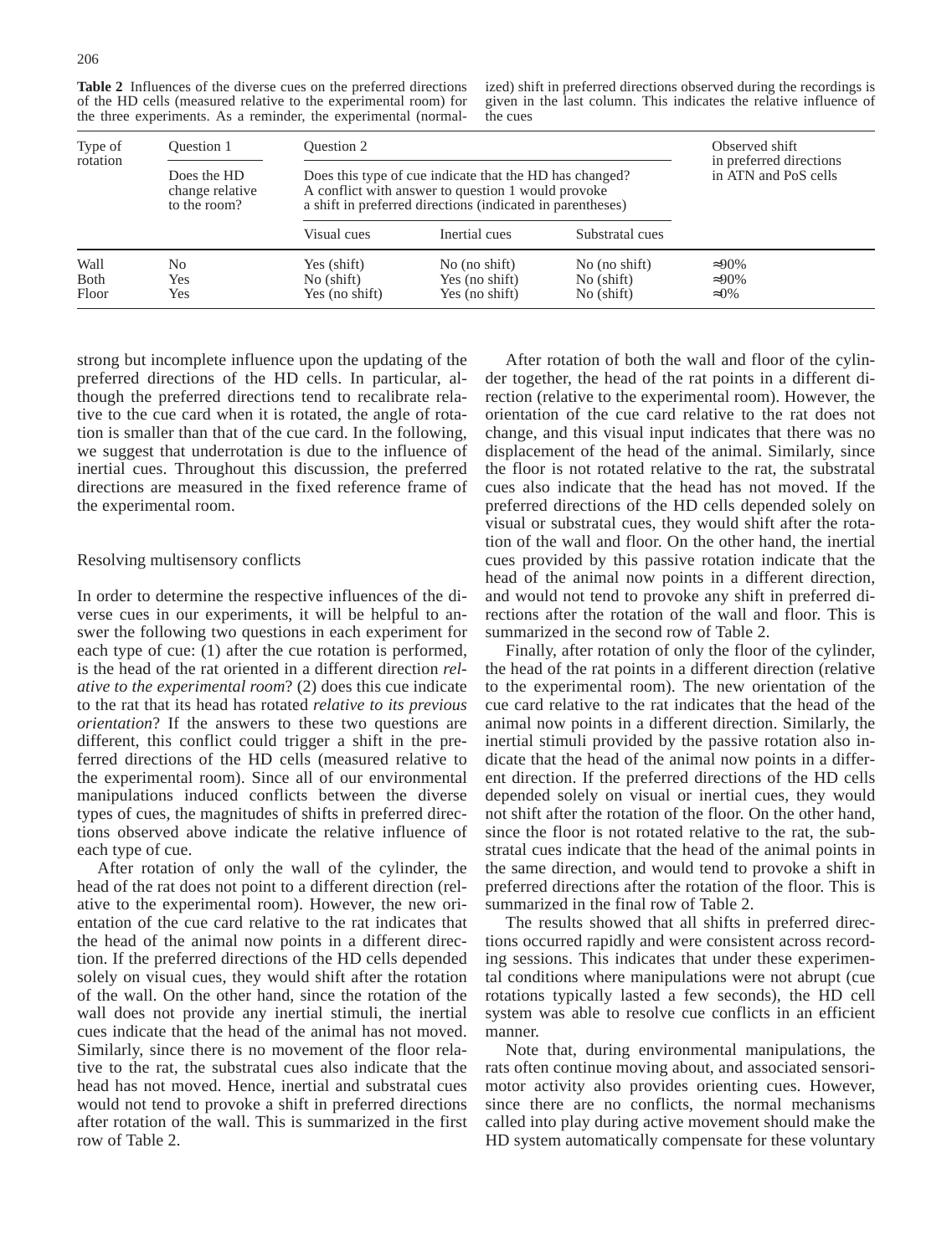movements. Therefore the self-initiated movements of the rats during the experimental manipulations should not affect the shifts in preferred directions.

## Relation to previous studies

Our results are consistent with previous studies indicating the strong influence of visual cues on HD cell preferred directions. Taube et al. (1990b) recorded HD cells in the PoS and ATN (Taube 1995; Goodridge and Taube 1995) before and after rotating a cue card by 90°. They observed a similar shift in the preferred directions of the HD cells. This was interpreted as evidence for a control of the cue card over the preferred directions of the HD cells. The mean absolute difference between the angle of rotation of the cue card and the shift in preferred direction was approximately 13° for ATN cells and 20° for PoS cells (10/15 ATN cells underrotated and 3/15 overrotated, while 10/16 PoS cells underrotated and 6/16 overrotated). This was interpreted as indicating that the cue card exerts imperfect control on the preferred directions, but alternate influences could not be tested because, in these experiments, the rat was removed from the experimental cylinder during card rotations, and was disoriented. Also, the floor paper was changed before the rat was reintroduced into the cylinder. Note that in our experiments the mean difference between the angle of rotation of the wall and the shift in preferred direction was only 8° for both structures (data for rotations of the wall by 90°), *but* with a significant trend for underrotations. Such an influence of inertial cues could not be tested in previous experiments where the rat was intentionally disoriented before being returned to the cylinder (Taube et al. 1990b; Taube 1995).

To examine the interactions between visual and inertial cues, Knierim and colleagues (1998) recorded ATN HD cells before and after rotating the whole experimental apparatus (wall and floor). They observed a strong control of the visual cues for small rotation angles  $(+45^{\circ})$ , but not for larger ones (+180°). In particular, three HD cells were tested under conditions comparable to those of our study (rotations of  $+45^{\circ}$  in a familiar cylinder). The results for these cells are not consistent with those reported here: in all three cells, the preferred directions shifted more than the angle of rotation of the cylinder (range of overrotation:  $+3^{\circ}$  to  $+15^{\circ}$ ). This may be due to differences in methods and analyses (Fisher-344 rats have poorer vision than the Long-Evans rats used here, the recordings lasted only 2–3 min, the rotations of the apparatus were almost instantaneous, the resolution of the tuning curves was 10°, each bin was averaged with the two closest bins, the preferred direction was defined as the bin with the highest firing rate, etc.), or the small sample of the latter study. Some of these differences may also explain why, contrary to our results, Knierim et al. observed that visual landmark control was delayed after large apparatus rotations (135° or 180°): the HD cells maintained their preferred directions immediately after the rotations,

then slowly drifted over the course of a minute or two until they were realigned with the cue card. In our study, the shifts in preferred directions after rotations of the visual landmarks usually occurred in less than 15 s (for large as well as small angles). The model of Zhang (1996) actually predicts that the preferred directions should "jump" to their new orientation after large rotations, whereas transitions for smaller angles should be smooth. This is not inconsistent with our results, because the time course of such "jumps" or smooth transitions is predicted by the model to be on the order of 1 s, too rapid for detection with our techniques.

Blair and Sharp (1996) investigated the respective importance of dynamic visual cues and inertial cues in ATN HD cells: they applied passive rotations of the animal and visual field rotations separately or simultaneously. The visual cues consisted of a series of four vertical black and white stripes taped on the inner wall of the experimental cylinder, which ensured that the visual pattern remained the same after rotation of the wall by an angle of 90°. It must be emphasized that since the four cue cards were symmetrically placed, they did not polarize the environment like the cue cards in other studies, and they could not have served as a landmark cue. When the wall and the floor were rotated together (thus in the absence of any visual field flow), in most cases the preferred directions did not change relative to the room. Since the rat was actually rotated passively at perceptible velocities, and there was no optic flow, the stability of the preferred directions could be provoked only by inertial cues (see row 2, column 4 of Table 2). Moreover, when the wall alone was rotated by multiples of 90°, there were no shifts in the preferred directions (note that this provided no inertial stimulation, simply visual field motion – and, after the rotations, the environment appeared unchanged). This indicates that inertial cues dominate over visual motion cues, and points to the important distinction between optic field flow (not taken into account separately in our treatment above) versus visual landmark cues. This distinction explains why the results of Blair and Sharp (1996) are not inconsistent with those of Taube et al. (1990b; Taube 1995).

In the present study the effect of cue rotations upon the preferred directions of the HD cells did not vary across recording sessions as the rats became more experienced with the experimental conditions. In particular, the cue card continued to exert a strong control on the preferred directions even when the rats had experienced many wall rotations (more than 20 rotations each for 3 animals). Similarly, Knierim et al. (1995) found that the visual landmark cues, provided that they were stable from session to session during training, retained their strong influence on the preferred directions of ATN HD cells even when disorientation procedures repeatedly induced conflicts between visual and inertial cues. In our study, the rats had experienced the cylinder as stable for many days or even weeks before the first experiments were conducted. It is interesting that the influence of the cue card was not altered by the fact that the rats could see it being ro